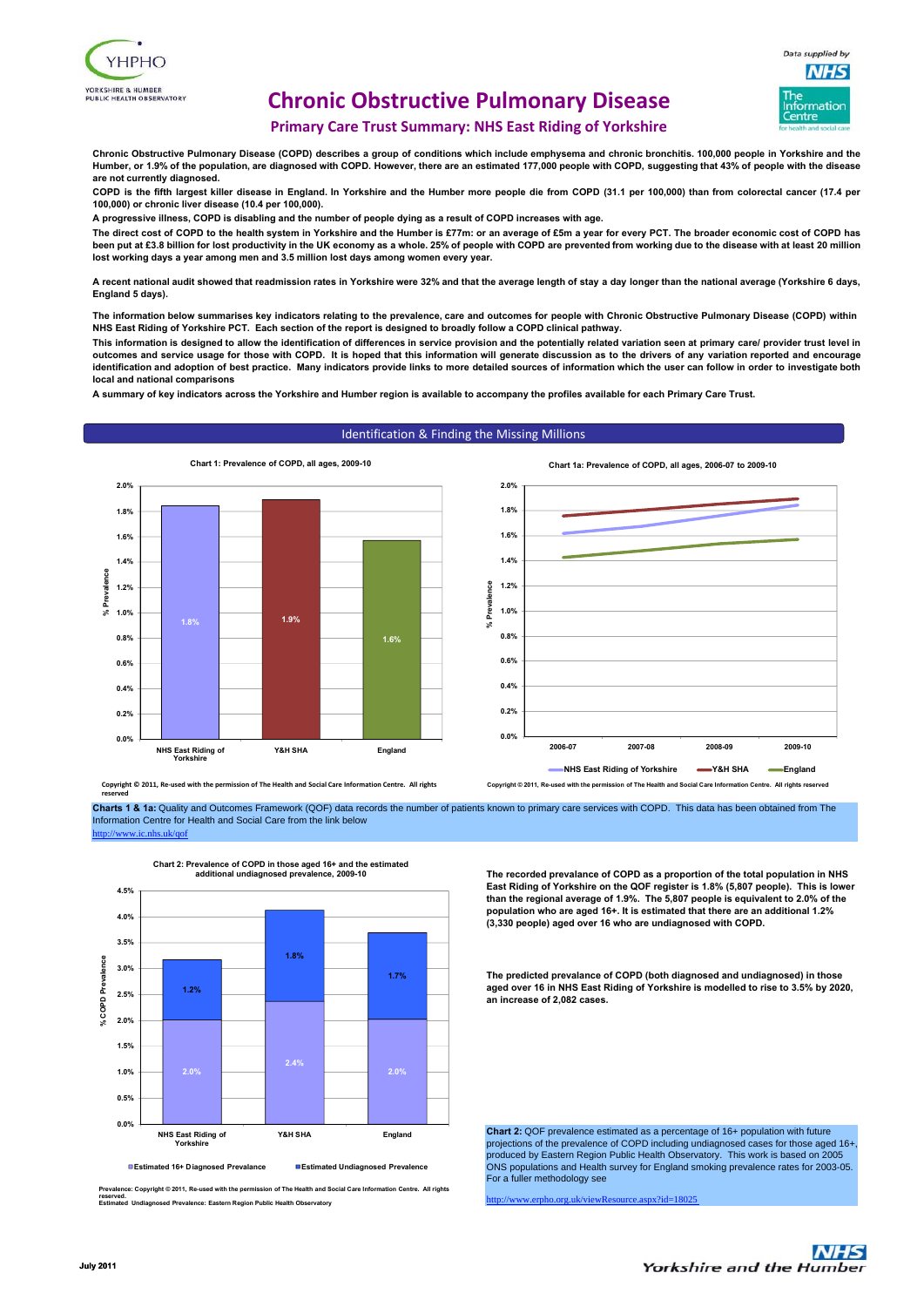

### Prevention

### **Chart 3: Smoking prevalence, 2009-10**





**Chart 4: Proportion of those setting a quit date, who are successful and who are verified as successful, 2009-10**

**Smoking Cessation - Proportion of Sucessful Quitters Smoking Cessation - Proportion of Varified Sucessful Quitters**

**NHS East Riding of Yorkshire Y&H SHA England**

Source: Yorkshire & Humber Public Health Observatory

**Smoking prevalence as reported in the Integrated Household Survey for NHS East Riding of Yorkshire is 18.1%, which is lower than the regional average. The number of people within NHS East Riding of Yorkshire who set a quit date with NHS Stop Smoking Services during 2009-10 was 3,022.**

**Chart 3:** Prevalence of smoking as reported in the Integrated Household Survey, this information is sourced from a Yorkshire and Humber Public Health Observatory report and based on Office of National Statistics surveys

w yhpho.org.uk/resource/item.aspx?RID=92561

**Source: Lifestyle Statistics; The NHS Information Centre for Health and Social Care Copyright © 2010. The Health and Social Care Information Centre, Lifestyles Statistics. All rights reserved.**

**Chart 4:** From NHS Stop Smoking Service, the proportion of those who set a quite date during 2009-10 who are recorded as quitting successfully and the proportion who are verified as quitting by CO<sub>2</sub> validation. The statistics are available from the Information Centre for Health and Social Care on the link below:

.ic.nhs.uk/statistics-and-data-collections/health-and-lifestyles/nhs services/statistics-on-nhs-stop-smoking-services-england-april-2009--march-2010

## Provision of High Quality Care and Support

**Table 1: Responses from the Yorkshire and the Humber SHA COPD Resources Questionnaire**

| Is there an agreed care pathway for managing across your Primary Care Organisation<br>(PCO)?                        | Yes                   |
|---------------------------------------------------------------------------------------------------------------------|-----------------------|
| Is a community pulmonary rehabilitation programme currently provided within your<br>PCO?                            | Yes                   |
| Do COPD patients within your PCO currently have access to an early discharge<br>scheme?                             | Yes                   |
| Do COPD patients within your PCO currently have access to an admissions avoidance<br>scheme?                        | Yes                   |
| Do you have access to an oxygen assessment service for Long Term Assessment<br>Oxygen Therapy (LTOT)?               | Yes                   |
| Do you have access to an oxygen assessment service for ambulatory oxygen?                                           | Yes                   |
| Do you have access to an oxygen assessment service for short burst oxygen therapy/<br>intermittent oxygen therapy?? | <b>No</b>             |
| Are there formal arrangements for patients with COPD to receive palliative care in your<br>area?                    | <b>In Development</b> |

**Table 1:** Is a summary of responses from the recently undertaken Yorkshire and Humber SHA COPD Resource Questionnaire and highlights responses to questions about the provision of services (see Table 2 for information on the utilisation of these service)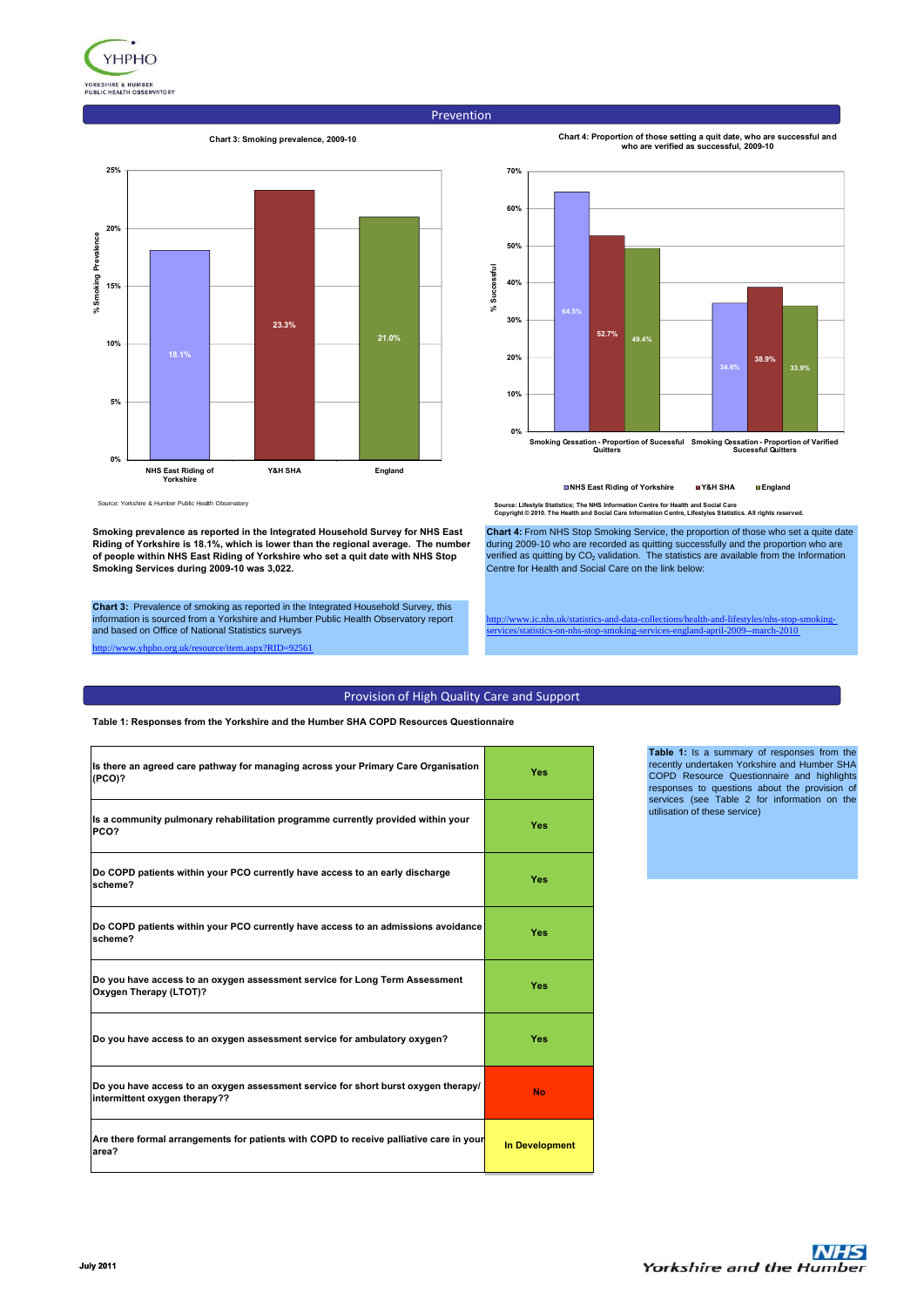

#### **Chart 5: Admissions for COPD per 1,000 people on the COPD QOF register, 2009-10 Chart 5a: Admissions for COPD per 1,000 population, 2005-06 to 2009-10 140 3.0 120 2.5 100 2.0** Admissions Per 1,000 Admissions Per 1,000 **Admissions Per 1,000 Admissions Per 1,000 80 1.5 130.6 123.1 60 106.8 1.0 40 0.5 20 0.0 0 2005-06 2006-07 2007-08 2008-09 2009-10 Y&H SHA England NHS East Riding of Yorkshire NHS East Riding of Yorkshire -X&H SHA -England**

Use of High Quality Care and Support Services

Copyright © 2011, Re-used with the permission of The Health and Social Care Information Centre. All rights rese

**In 2009-10 there were 620 admissions for COPD in NHS East Riding of Yorkshire (106.8 admissions per 1,000 people with COPD). The total admissions equate to a PbR** 

changing COPD QOF register over time.

**tariff of £1.4 million for 2009-10 (or £241,087 per 1,000 people with COPD).**

**Chart 5:** Total admissions in 2009-10 per 1,000 people on the QOF COPD patient<br>register, taken from NHS Comparators, for admissions which are for ICD-10 codes<br>between J40-J44, which are ordinary admissions or day cases.



**Copyright © 2011, Re-used with the permission of The Health and Social Care Information Centre. All rights reserved**

**Chart 6:** The average length of inpatient stay for spells in hospital where the programme budgeting category of the spell was that of COPD (group 11A). Day cases are not included.

https://www.nhscomparators.nhs.uk/NHSComparators/Login.aspx https://www.nhscomparators.nhs.uk/NHSComparators/Login.aspx

**Chart 7:** The sum of PbR tariffs which are for ordinary or day case admissions under programme budgeting category 11A, COPD, per 1,000 people on the QOF COPD patient register, taken from NHS Comparators for 2009-10.

https://www.nhscomparators.nhs.uk/NHSComparators/Login.aspx https://www.nhscomparators.nhs.uk/NHSComparators/Login.aspx **Chart 7: Sum of PbR tariffs for admissions for COPD per 1,000 people on the COPD QOF register, 2009-10**

**Chart 5a:** Total admissions in 2005-06 to 2009-10 per 1,000 population, taken from NHS Comparators, for admissions which are for spells in hospital under the programme budgeting category for COPD. These include all ordinary admissions and day cases. The denominator here varies from that used in chart 5, in order to negate the effect of a

**Copyright © 2011, Re-used with the permission of The Health and Social Care Information Centre. All rights reserved**





**Chart 6: Standardised average length of stay for patients admitted with COPD, 2006-07 to 2009-10**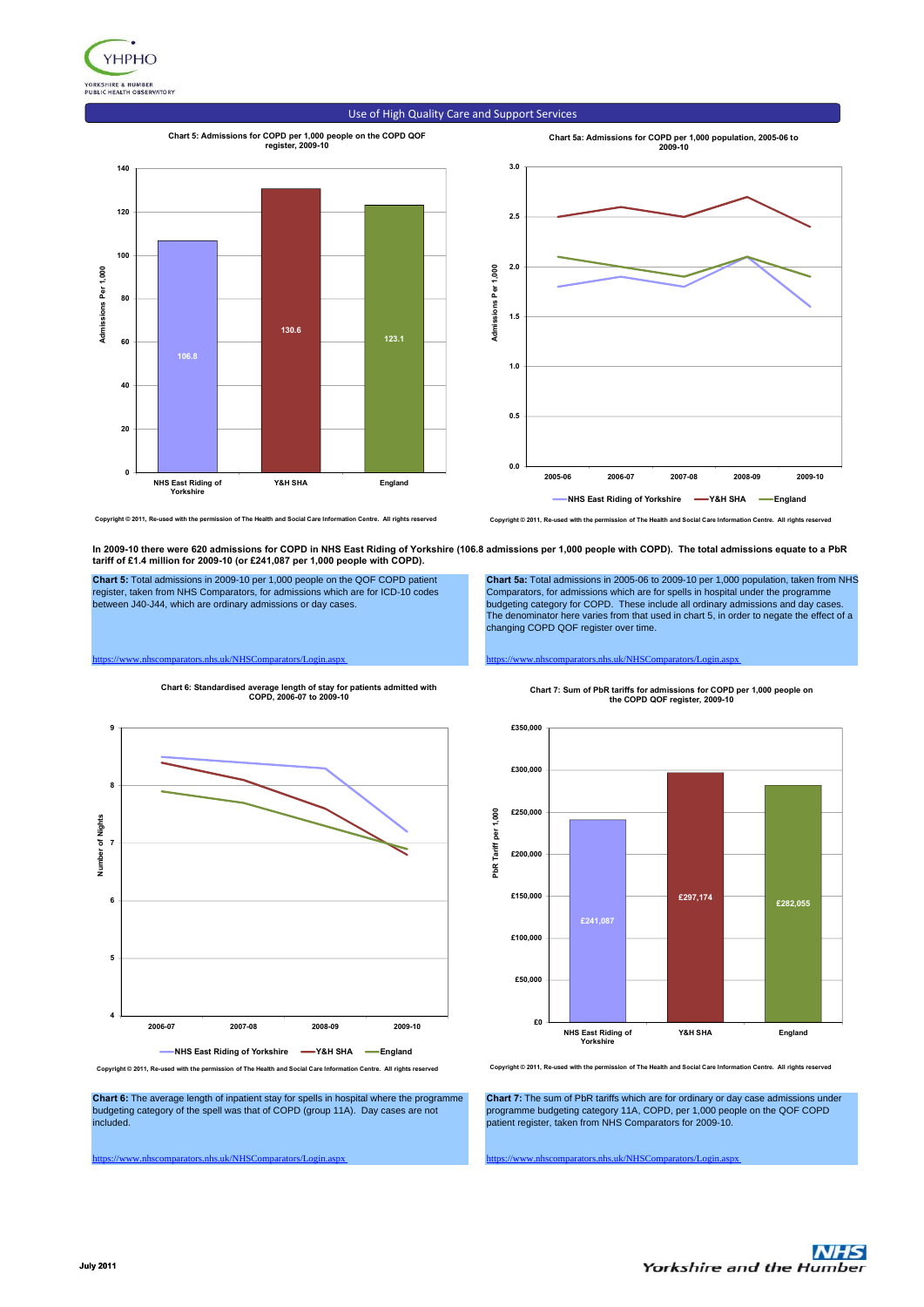

# **Chart 8: Emergency readmission rates for those with COPD within 30 days of a previous admission**

# **Chart 9: Emergency readmission rates for those with COPD within 72 hours of a previous admission**











**used with the permission of The Health and Social Care Information Centre. All rights reserved**

Hull and East Yorkshire Hospitals<br>Scarborough & N. E. Yorkshire Health Care<br>York Hospitals FT<br>4 per. Mov. Avg. (Brull and East Yorkshire Hospitals)<br>4 per. Mov. Avg. (York Hospitals FT)<br>4 per. Mov. Avg. (York Hospitals FT)

**Chart 10:** The number of admissions for COPD during 2009-10 for the main hospital provider trusts in the PCT region. Taken from NHS Comparators, provided by the NHS Information Centre for Health and Social Care.

**Chart 11: Standardised average length of stay for patients admitted with COPD by hospital provider trust, Q3 2008/09 to Q2 2010/11**



**Chart 11:** The standardised average number of nights spent in hospital per COPD admissions during 2009-10 for the main hospital provider trusts in the PCT region. Taken from NHS Comparators, provided by the NHS Information Centre for Health and Social Care.

https://www.nhscomparators.nhs.uk/NHSComparators/Login.aspx https://www.nhscomparators.nhs.uk/NHSComparators/Login.aspx

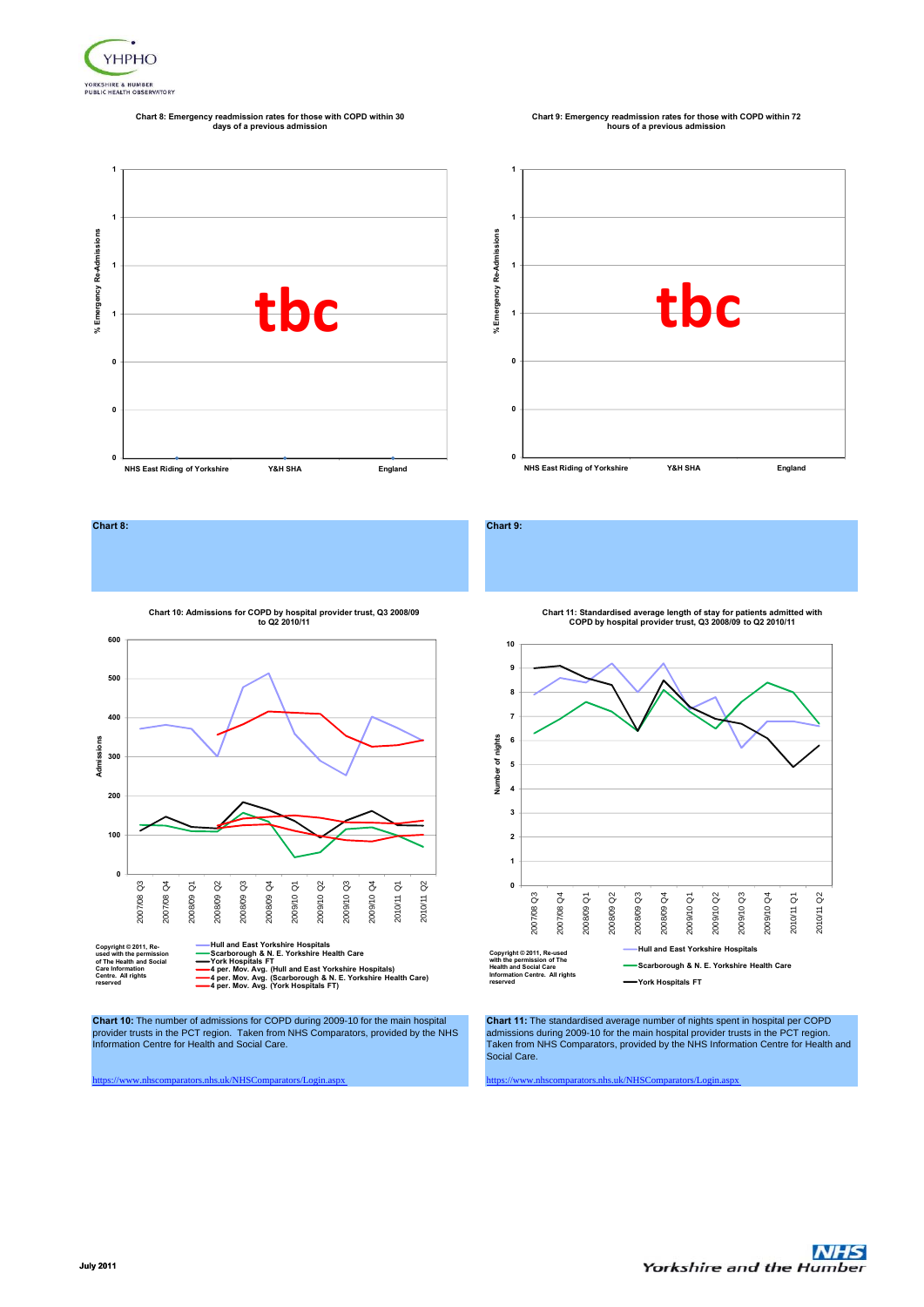

#### **400 350 300 250** ≝<br>- 200<br>ပ **150 100 50 0** Hessle Tranby Willerby & Kirk Ella Driffield & Rural East Wolds & Coastal Beverley Rural Bridlington South Bridlington South East Holderness South East Holderness Bridlington North Bridlington North Driffield & Rural Goole South Goole South Cottingham South Cottingham South St. Mary's South West Holderness Minster & Woodmansey Minster & Woodmansey North Holderness North Holderness Dale Mid Holderness Goole North Goole North Pocklington Provincial Pocklington Provincial East Wolds & Coastal Wolds Weighton Wolds Weighton Howdenshire Howdenshire Willerby & Kirk Ella Snaith, Airmyn, Rawcliffe… Beverley Rural Cottingham North Cottingham North South Hunsley South Hunsley Bridlington Central & Old… South West Holderness Mid Holderness Bridlington Central & Old. Airmyn, Rawcliffe. South E Snaith,

**Chart 10: Incidence of ambulance callouts for breathing difficulties by ward of address attended, July 2008 - June 2009**

**The information presented in Chart 12 has been derived from Yorkshire Ambulance Service data and shows the number of callouts for 'breathing difficulties' by the location of the callout (not necessarily the location of residence). These breathing difficulties may be due to a much wider range of conditions that just COPD but present a useful geographical guide to the pressures on ambulance services .**

**No attempt to standardise the results by the size of the ward have been undertaken as the callouts do not relate to any resident population of the ward.**

**Wards with under 50 callouts in the period have been omitted for data security.**

**Chart 12:** The incidence of ambulance callouts for 'breathing difficulties' by ward of address of callout location, July 2008 to June 2009. Data supplied by Yorkshire Ambulance Service.

Source: Yorkshire Ambulance Servic

Table 2: Responses from the Yorkshire and the Humber SHA COPD Resources Questionnaire: Local Provision and Usage of Services

**Number of incidents PCT Average** 

|                                     | Service in Place? | Number of Places Available   Referrals Made During | 2009-10 | <b>Completed Patients</b><br><b>During 2009-10</b> | <b>Follow-up Courses</b><br>Available |
|-------------------------------------|-------------------|----------------------------------------------------|---------|----------------------------------------------------|---------------------------------------|
| Community Pulmonary Rehabilitation: | Yes               | 128                                                |         |                                                    | <b>No</b>                             |

|                                 | Service in Place? | Number of Davs the Service<br>Operates | <b>Hours of Operation</b> | <b>Number of Patients</b><br><b>Accepted</b> | <b>Saved Bed Davs in</b><br>2009-10 |
|---------------------------------|-------------------|----------------------------------------|---------------------------|----------------------------------------------|-------------------------------------|
| <b>Early Discharge Schemes:</b> | <b>Yes</b>        |                                        | $9-5pm$                   | 693                                          | 693                                 |

|                                     | Service in Place? | Number of Days the Service<br><b>Operates</b> | <b>Number of Patients</b><br>Accepted | <b>Number of Admissions</b><br>Avoided |
|-------------------------------------|-------------------|-----------------------------------------------|---------------------------------------|----------------------------------------|
| <b>Admission Avoidance Schemes:</b> | Yes               |                                               |                                       |                                        |

|                         | <b>Long Term Assessment</b><br><b>Oxygen Therapy Service</b><br>in Place? | <b>Ambulatory Oxygen</b><br><b>Assessment Service in</b><br>Place? | <b>Short Burst Oxygen</b><br>Therapy/ Intermittent<br>Oxygen Therapy<br><b>Assessment Service in</b><br>Place? | Number of Patients on<br>Oxygen Register | Number of Patients on<br>Oxygen Register as a<br><b>Proportion of the</b><br><b>COPD QOF Register</b> |
|-------------------------|---------------------------------------------------------------------------|--------------------------------------------------------------------|----------------------------------------------------------------------------------------------------------------|------------------------------------------|-------------------------------------------------------------------------------------------------------|
| <b>Oxygen Services:</b> | Yes <sup>®</sup>                                                          | Yes                                                                | <b>No</b>                                                                                                      | 236                                      | 4%                                                                                                    |

Table 2: Is a summary of responses from the recently undertaken Yorkshire and Humber SHA COPD resource questionnaire and highlights responses to questions about the provision and utilisation of services.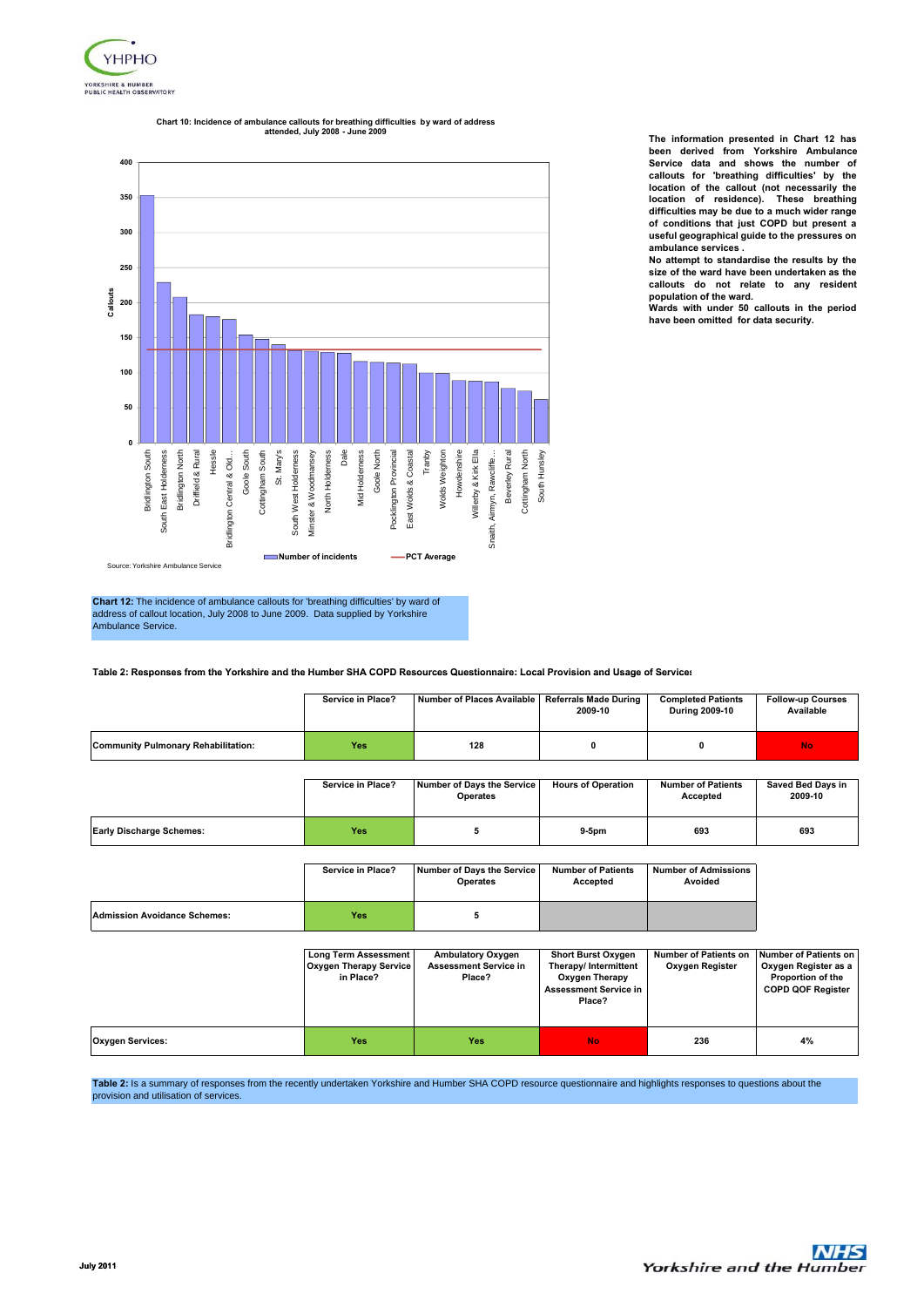

# Outcomes for those with COPD

#### **Chart 13: Proportion of those on the QOF register who fulfil outcome**



Source: Quality and Outcomes Framework, The Information Centre for Health and Social Care<br>Copyright © 2011, Re-used with the permission of The Health and Social Care Information Centre. All rights<br>reserved

**Chart 15: Exception rates for COPD QOF indicators, 2009-10**



Source: Quality and Outcomes Framework, The Information Centre for Health and Social Care<br>Copyright © 2011, Re-used with the permission of The Health and Social Care Information Centre. All rights<br>reserved

**Chart 15:** The percentage of people with COPD who are potentially eligible for inclusion in each of the QOF indicators who have been registered as being 'exceptions', 2009-10.

http://www.ic.nhs.uk/qof



Source: Quality and Outcomes Framework, The Information Centre for Health and Social Care<br>Copyright © 2011, Re-used with the permission of The Health and Social Care Information Centre. All rights<br>reserved

**Charts 13 & 14:** These show the proportion of those on the 2009-10 COPD QOF register who meet the criteria for the four COPD outcome measures detailed below:

**COPD 8:** The percentage of patients with COPD who have had influenza immunisation in the preceding 1 September to 31 March.

**COPD 10:** The percentage of patients with COPD with a record of FeV1 in the previous 15 months.

**COPD 12:** The percentage of all patients with COPD diagnosed after 1st April 2008 in whom the diagnosis has been confirmed by post bronchodilator spirometry.

**COPD 13:** The percentage of patients with COPD who have had a review, undertaken by a healthcare professional, including an assessment of breathlessness using the MRC dyspnoea score in the preceding 15 months.

#### ww.ic.nhs.uk/ $\alpha$ of

Further information for the percentage of patients who have an FeV1 reading in the last<br>15 months presented by practices within NHS East Riding of Yorkshire can be found on<br>the final sheet of this Document. This informatio

http://www.ic.nhs.uk/qof

**Chart 14: Proportion of those on the QOF register who fulfil outcome measures 2009-10, including exceptions**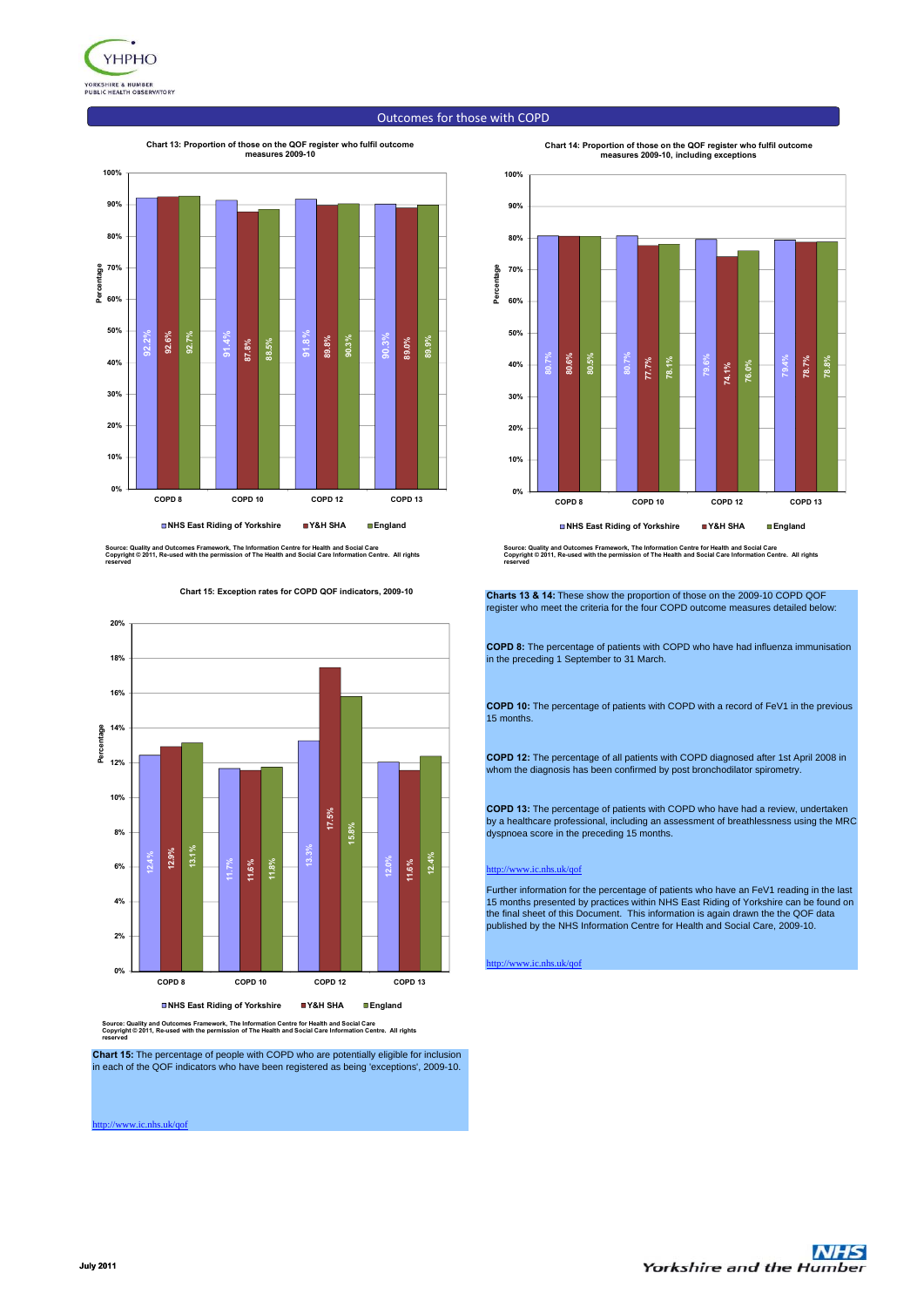

### **Chart 16: COPD mortality rates per 100,000 population, 2002 - 2009**



Source: National Centre for Health Outcomes Development, the NHS Information Centre for Health and Social Care<br>Copyright © 2011, Re-used with the permission of The Health and Social Care Information Centre. All rights re

**Chart 16:** This indicator is the directly standardised COPD mortality rate per 100,000 of the population. The standardisation allows a meaningful comparisons between regions with differing age profiles. This information is reproduced from information in the National Clinical and Health Outcomes Knowledge Base maintained by the NHS Information Centre for Health and Social Care:

#### http://www.nchod.nhs.uk/ http://www.nchod.nhs.uk/



**Source: Department of Health**



**Chart 20: Average primary care prescribing net ingredient cost per item prescribed**

**Source: NHS Prescription Services, NHS Business Services Authority. © NHS Business Services Authority 2011**

**Chart 17: Years of life lost due to COPD in those aged under 75, directly standardised rate per 100,000 population, 2007-09 with 95% confidence limits**



Source: National Centre for Health Outcomes Development, the NHS Information Centre for Health and Social Care<br>Copyright © 2011, Re-used with the permission of The Health and Social Care Information Centre. All rights re

**Chart 17:** Directly age standardised years of life lost due to mortality from bronchitis, emphysema and other COPD (ICD10 J40-J44) for those aged less than 75 years,<br>directly standardised rate per 100,000 population, 2007-09. This information is<br>reproduced from information in the National Clinical and Health O Base maintained by the NHS Information Centre for Health and Social Care:



**Source: NHS Prescription Services, NHS Business Services Authority. © NHS Business Services Authority 2011**

#### **Chart 18:**

Programme budgeting data is collected by the Department of health and includes the majority of spend outside of primary care, grouped by condition. The Department produces a range of tools to allow more detailed analysis of expenditure and its comparisons to outcomes levels, the main tool are listed below:

# **Programme Budgeting Toolkit:**

These can all be accessed from the DH website: **PCT Spend and Outcomes Tool (SPOT): Programme Budgeting Atlas: NHS Comparators:**

http://www.dh.gov.uk/en/Managingyourorganisation/Financeandplanning/Programmebudgeting/ DH 075743

### **Charts 19 & 20:**

These are based on data available from NHS Prescription Services and cover primary care prescriptions for July to September 2010. In Chart 19 the use of the STAR PU population allows a meaningful comparison between spend in regions with different .<br>demographics.

http://www.nhs.uk/PrescriptionServices/2588.